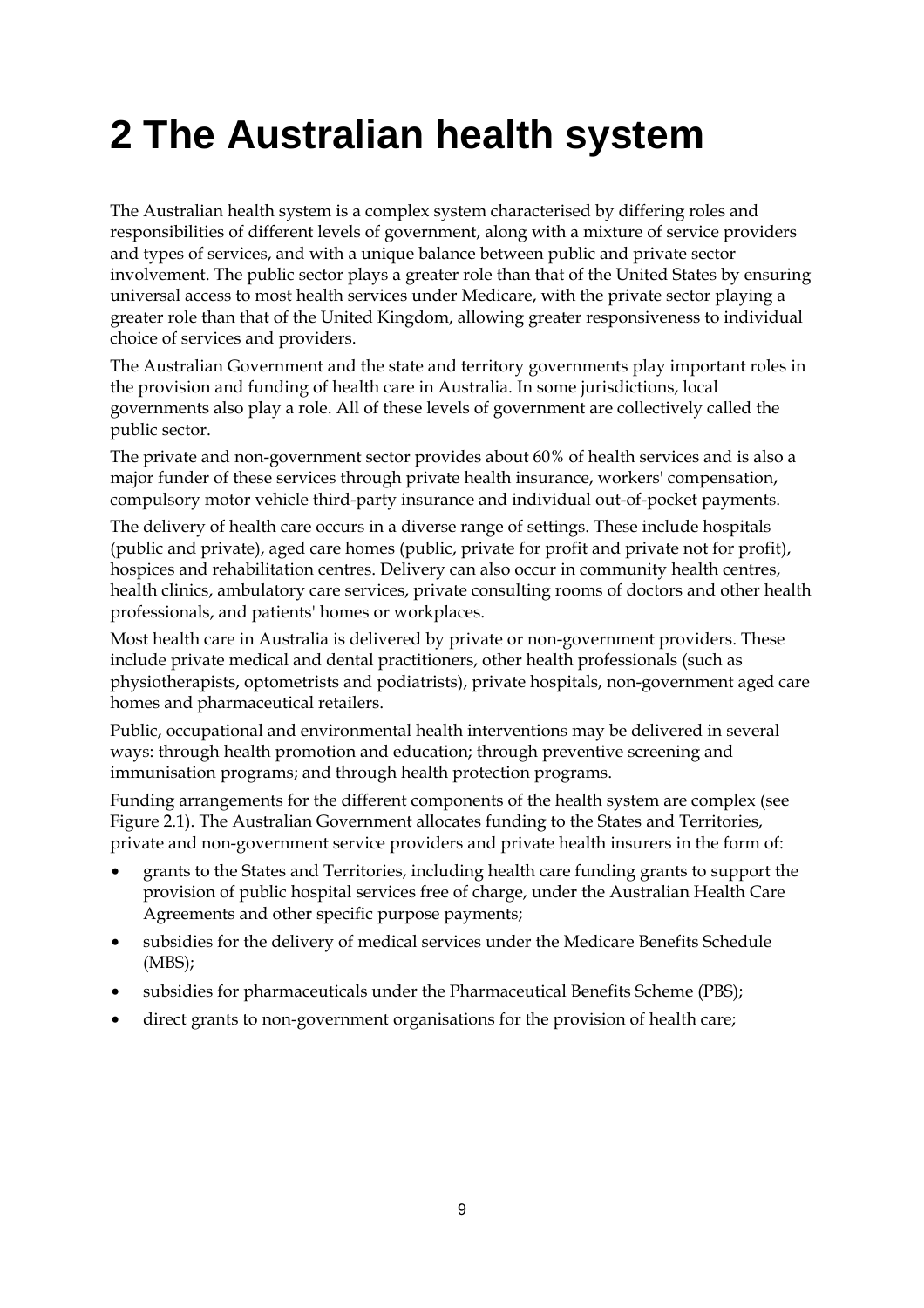

*Note*: The Commonwealth undertakes research itself through organisations like the CSIRO, and the universities (not shown on this diagram) are major providers of health research and teaching services.

*Source:* Derived from Australian Institute of Health and Welfare (2003d).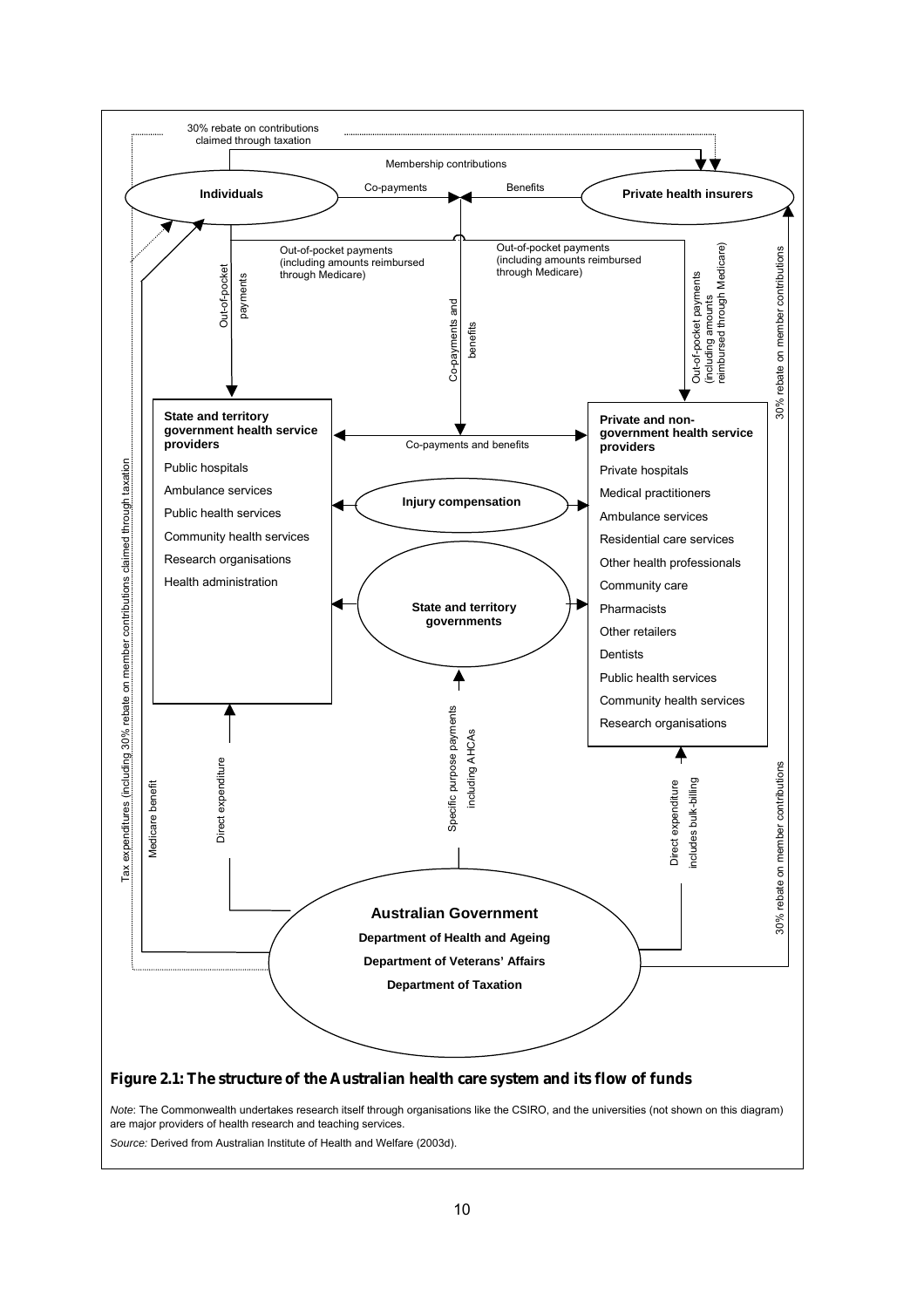- Public Health Outcome Funding Agreements to States and Territories to undertake particular public health activities; and
- rebates to help offset the cost of purchasing private health insurance.

The States and Territories have primary responsibility for the delivery and management of public hospital services and a wide range of community and public health services (including school, dental, maternal and child and environmental health programs). The States and Territories fund these services through income raised from taxes, their share of the goods and services tax (GST), grants from the Australian Government, and charges applied to users of services. The States and Territories largely determine the following:

- budgets for individual hospitals and the arrangements under which they are paid (e.g. casemix), including specialist medical services (e.g. salaried, sessional and/or fee-forservice payment models);
- number and location of hospitals and community health services;
- nature and extent of services available at each hospital; and
- public health priorities according to their respective perspectives.

The States and Territories are also primarily responsible for the regulation of medical practitioners and other health care professionals, and private hospitals.

In 2001–02 total expenditure (recurrent and capital) for health care services in Australia was \$66.6 billion. Real growth in per person health expenditure averaged 4.6% per year between 1991–92 and 2001–02 (see Table 2.1). At the beginning of the 1990s, health expenditure accounted for 7.9% of the gross domestic product (GDP) (Table 2.2). The 2000–01 figure of 9.1% is close to the median of expenditures/GDP ratios of OECD countries (OECD 2003a).

## **Table 2.1: Total health expenditure, per capita, 1991–92, 1996–97 and 2001–02**

|                           | 1991-92 | 1996-97 | $2001 - 02$ | Per cent change*<br>1991-92 to 2001-02 |
|---------------------------|---------|---------|-------------|----------------------------------------|
| Current prices            | 1.904   | 2.458   | 3.397       | 6.0                                    |
| Constant prices (2000-01) | 2.357   | 2.733   | 3.292       | 3.4                                    |

*Source:* AIHW (2003c).

*\*Note:* Annual average percentage change.

| Year    | Per cent of GDP | Year        | Per cent of GDP |
|---------|-----------------|-------------|-----------------|
| 1990-91 | 7.9             | 1996-97     | 8.5             |
| 1991-92 | 8.1             | 1997-98     | 8.6             |
| 1992-93 | 8.2             | 1998-99     | 8.7             |
| 1993-94 | 8.3             | 1999-00     | 8.9             |
| 1994-95 | 8.3             | 2000-01     | 9.1             |
| 1995-96 | 8.4             | $2001 - 02$ | 9.3             |

### **Table 2.2: Ratio of health expenditure to gross domestic product (GDP) (%), 1990–91 to 2001–02**

*Source:* AIHW (2002f); AIHW (2003c).

Within the overall increase in health expenditures, there have been changes in the sources of funding. By 2001–02, the Australian Government's funding of health services was estimated at \$30.7 billion (46.1%) of total expenditure on health services from all funding sources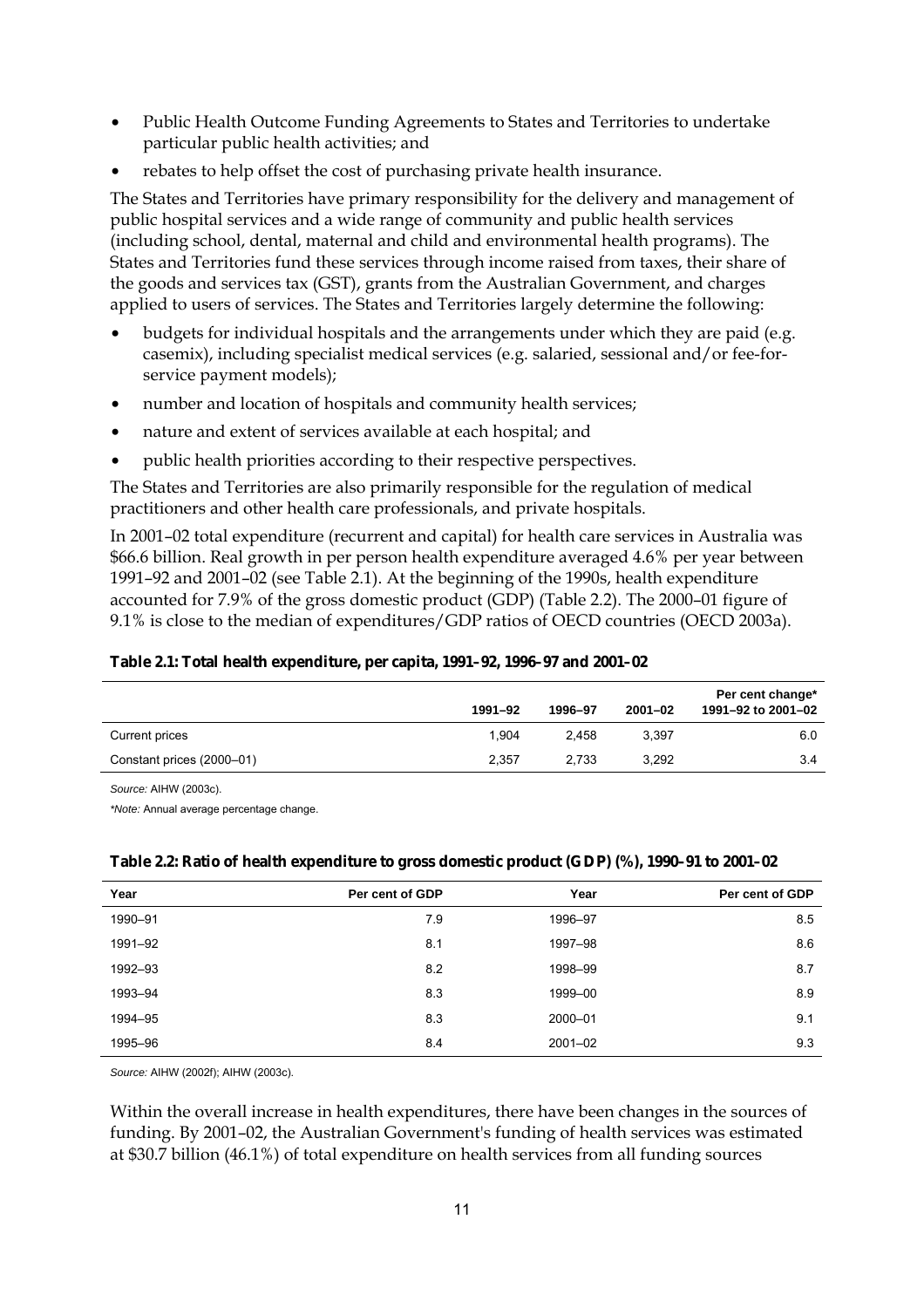(Table 2.3). State or Territory and local government sources provided \$14.8 billion (22.3%) of all health services funding. The remaining \$21.0 billion (31.6%) was provided by nongovernment funding sources (e.g. individual out-of-pocket expenditure, private health insurance funds, workers' compensation and compulsory motor vehicle third party insurance funds). Of the non-government funding sources for 2001–02, individuals accounted for 58.6%, private health insurance funds provided 24.1% (down from 34.7% in 1990) and the remaining 17.2% came mainly from motor vehicle third party and workers' compensation insurance (AIHW 2003d).

|                                          | 1991-92 | 1996-97 | $2001 - 02$ |
|------------------------------------------|---------|---------|-------------|
|                                          | %       | %       | %           |
| Australian Government                    | 42.8    | 43.7    | 46.1        |
| States, territories and local government | 23.4    | 22.9    | 22.3        |
| Non-government                           | 32.7    | 33.3    | 31.6        |
| Total                                    | 100.0   | 100.0   | 100.0       |

|  |  | Table 2.3: Health expenditure by broad source of funds, 1991–92, 1996–97 and 2001–02 |
|--|--|--------------------------------------------------------------------------------------|
|  |  |                                                                                      |

*Source:* AIHW (2003c).

Australian Government and state and territory government policies affect the levels and distribution of funding for health services. For example, the Australian Government's subsidy to private health insurance members contributed to a reduction in the proportion of total funding that came from members of private health insurance funds after 1996–97. Total expenditure on this rebate in 2001–02 was \$2.0 billion, or 2.9% of total health expenditure (AIHW (2003c)).

Between 1991–92 and 2001–02, expenditure on health services by governments in Australia grew at a higher average annual real rate (5.4%) than did total expenditure on health by all sources, which averaged 4.6% per year. As a consequence, the contribution of governments to the funding of total expenditure on health services increased from 67.3% in 1991–92 to 68.4% in 2001–02.

Out-of pocket expenses increased somewhat from 17.7% of recurrent expenditure in 1991–92 to 19.7% in 2001–02. About 30% of out-of-pocket payments were for private dental and allied health professional services, 32% was for pharmaceuticals (mostly complementary medicines) and 11% was for medical services.

Over the last decade there have been some changes to the distribution of funding across the major categories of expenditure (Table 2.4). Between 1991–92 and 2001–02, there was a reduction in the proportion of expenditure on hospitals from 40% to 35% and an increase in the proportion of expenditure on pharmaceuticals, from 9.9% to 12.0%.

Almost all reported recurrent expenditure on medical services in Australia relates to services that are provided by practitioners on a 'fee-for service' basis. This is reflected in the distribution of funding for medical services. Of the \$10.3 billion spent on medical services in 2000–01, some 81.8% was funded by the Australian Government. This was made up of medical benefits paid under Medicare, payments by the Department of Veterans' Affairs and payments to practices under programs like the Practice Incentives Program (PIP).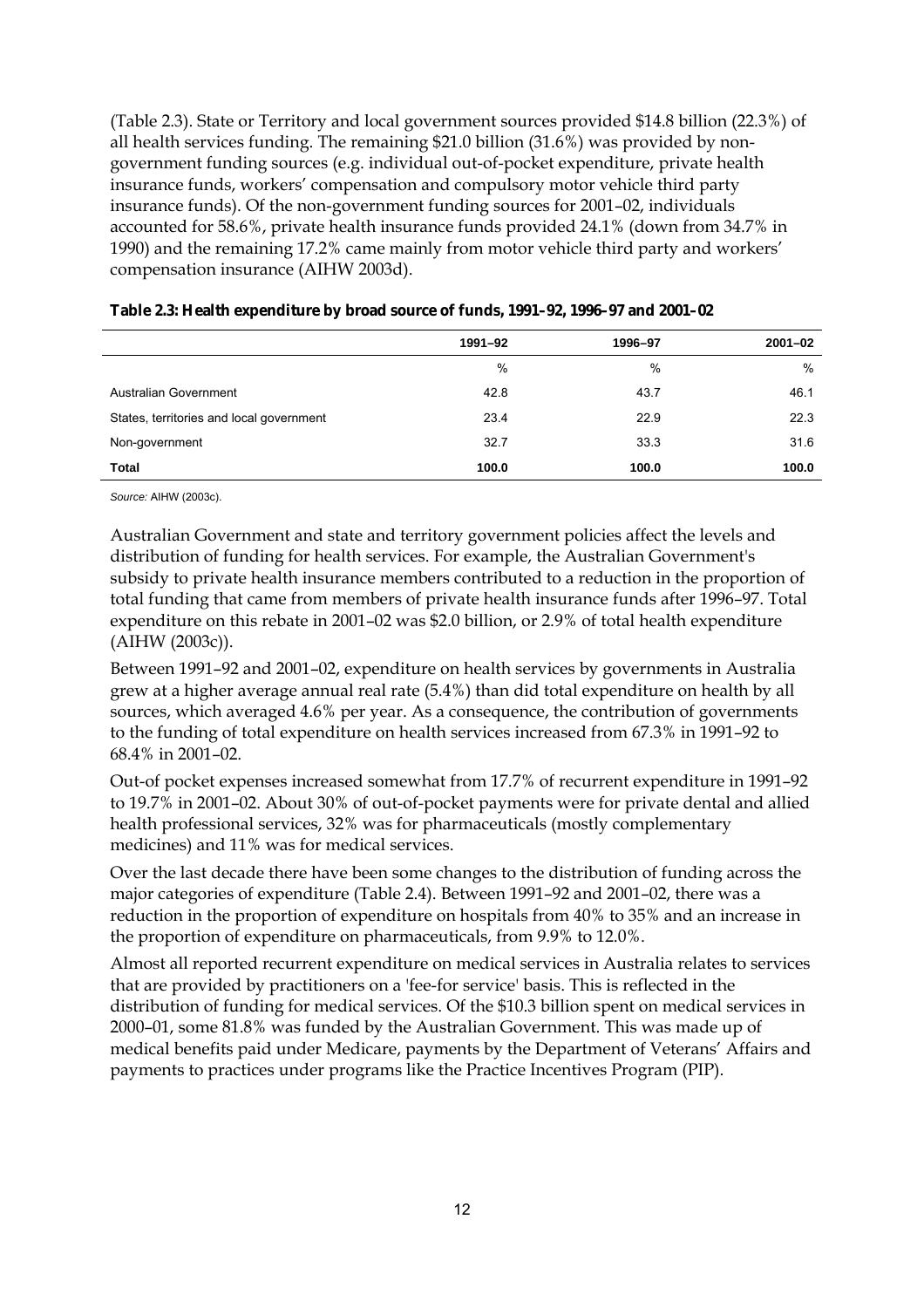| Area of expenditure                                | 1991-92 | 1996-97 | 2000-01 |
|----------------------------------------------------|---------|---------|---------|
|                                                    | $\%$    | %       | %       |
| Hospitals (public & private)                       | 39.7    | 37.5    | 35.0    |
| High level residential aged<br>care <sup>(a)</sup> | 8.4     | 7.5     | 6.8     |
| Medical services <sup>(b)</sup>                    | 19.0    | 19.2    | 18.0    |
| Pharmaceuticals <sup>(c)</sup>                     | 9.9     | 12.0    | 14.2    |
| Other <sup>(d)</sup>                               | 23.0    | 23.8    | 26.0    |
| <b>Total</b>                                       | 100.0   | 100.0   | 100.0   |

#### **Table 2.4: Health expenditure by area of expenditure, Australia, 1991–92, 1996–97 and 2000–01**

*Source:* AIHW (2003c).

*Notes* 

(a) Only the expenditure on care for the more dependent residents of aged care homes is included here (Residential Classification Scale (RCS) categories 1 to 4).

(b) Includes private medical services (in and out of hospital) funded under Medicare and by worker's compensation and third party insurance. The cost of medical services provided in public hospitals by state and territory governments is included under 'Hospital' expenditure.

(c) Includes over-the-counter medicines, vitamins and minerals and herbal supplements as well as prescription pharmaceuticals.

(d) Includes dental services, other private allied health professionals, aids and appliances, patient transport services, research and administration.

Over the period from 1990–91 to 2000–01, recurrent expenditure on medical services increased, in real terms, at an average of 3.7% per annum. (Most of the expenditure in this category is for private medical services delivered out of hospital, but private medical services delivered in hospitals are also included. state and territory government funded medical services delivered in public hospitals are not included here, but are part of hospital expenditure). While growth in medical services expenditure partly reflects an increase in the number services delivered, from 147 million services (8.5 services per person) in 1990–91 to 221 million services (11.2 services per person) in 2001–02, there were also other factors that contributed to the increase, including: population growth; rearrangement of medical service responsibilities between the States and Territories and the Australian Government; changes to the structure of the Medicare Benefits Schedule (MBS) and the inclusion of new items in the MBS; and changes to funding arrangements. In 2001–02, GP consultations accounted for nearly half (45%), and diagnostic imaging and pathology just over a third (37%), of the number of Medicare services provided (Table 2.5). In terms of benefits paid, pathology was a lower proportion at 16% and GP consultations were 35% of the total. Diagnostic imaging was a higher proportion of benefits paid (16%) than of number of services (6%).